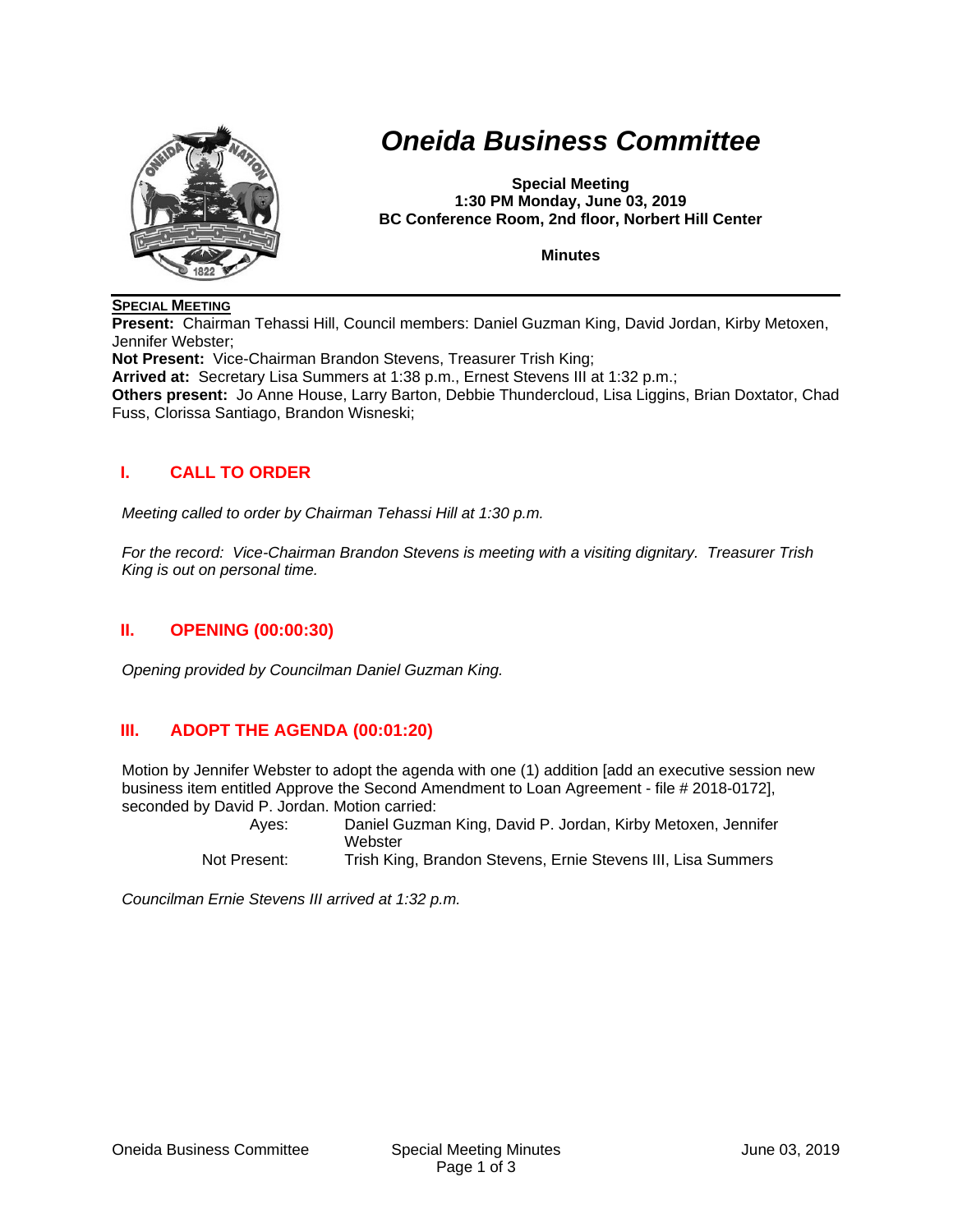## **IV. GENERAL TRIBAL COUNCIL**

#### **A. Approve the notice and the materials for July 11, 2019, tentatively scheduled semiannual General Tribal Council meeting (00:02:08)**  Sponsor: Lisa Summers, Secretary

*Secretary Lisa Summers arrived at 1:38 p.m.* 

Motion by David P. Jordan to approve the notice and the materials for July 11, 2019, tentatively scheduled semi-annual General Tribal Council meeting with the noted changes [insert two (2) topic pages, update one (1) memo, insert one (1) memo, and insert appendix], seconded by Kirby Metoxen. Motion carried:

 Ayes: Daniel Guzman King, David P. Jordan, Kirby Metoxen, Ernie Stevens III, Lisa Summers, Jennifer Webster Not Present: Trish King, Brandon Stevens

## **V. EXECUTIVE SESSION (00:28:46)**

Motion by Lisa Summers to go into executive session at 2:00 p.m., seconded by David P. Jordan. Motion carried:

| Aves:        | Daniel Guzman King, David P. Jordan, Kirby Metoxen, Ernie Stevens |
|--------------|-------------------------------------------------------------------|
|              | III, Lisa Summers, Jennifer Webster                               |
| Not Present: | Trish King, Brandon Stevens                                       |

Motion by David P. Jordan to come out of executive session at 2:36 p.m., seconded by Jennifer Webster. Motion carried:

| Aves:        | Daniel Guzman King, David P. Jordan, Kirby Metoxen, Ernie Stevens |
|--------------|-------------------------------------------------------------------|
|              | III, Lisa Summers, Jennifer Webster                               |
| Not Present: | Trish King, Brandon Stevens                                       |

*Roll call for the record:* 

*Present: Chairman Tehassi Hill; Councilman Daniel Guzman King; Councilman David P. Jordan; Councilman Kirby Metoxen; Councilman Ernie Stevens III; Secretary Lisa Summers; Councilwoman Jennifer Webster; Not Present: Treasurer Trish King; Vice-Chairman Brandon Stevens;* 

## **A. NEW BUSINESS**

## **1. Approve the Second Amendment to Loan Agreement - file # 2018-0172 (00:29:57)**

Sponsor: Trish King, Treasurer

Motion by Jennifer Webster to approve the Second Amendment to Loan Agreement Between Oneida Golf Enterprise and Oneida Nation Regarding Thornberry Creek at Oneida LPGA Tournament - file # 2018-0172, seconded by David P. Jordan. Motion carried:

 Ayes: Daniel Guzman King, David P. Jordan, Ernie Stevens III, Lisa Summers, Jennifer Webster Opposed: Kirby Metoxen Not Present: Trish King, Brandon Stevens